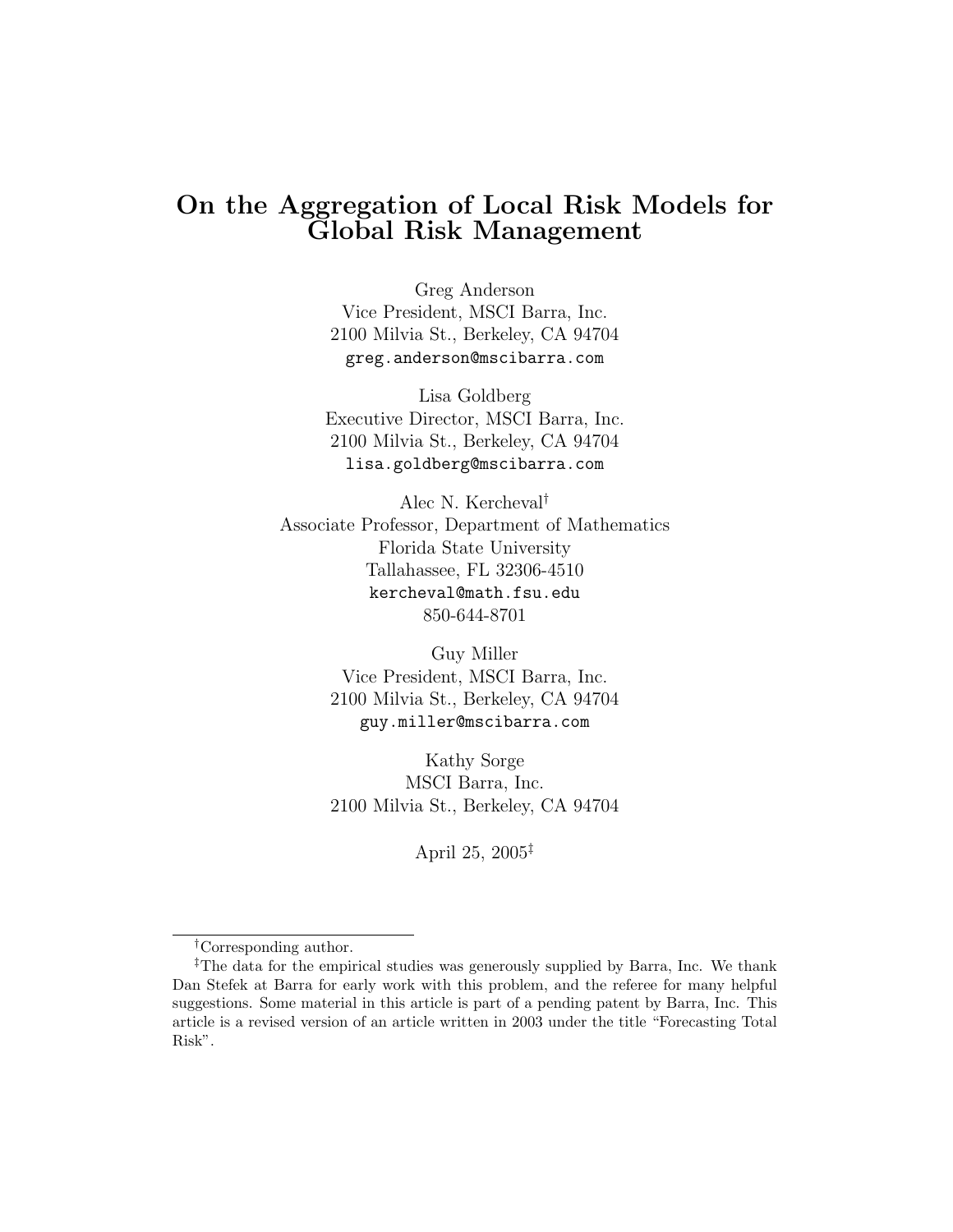#### Abstract

Given a collection of single-market covariance matrix forecasts for different markets, we describe how to embed them into a global forecast of total risk.

We do this by starting with any global covariance matrix forecast that contains information about cross-market correlations, and revising it to agree with the pre-specified submarket matrices, preserving the requirement that a covariance matrix be positive semi-definite.

We characterize the ways this can be done and address the resulting numerical optimization problem.

Key words: portfolio risk, total risk, optimization, positive definite.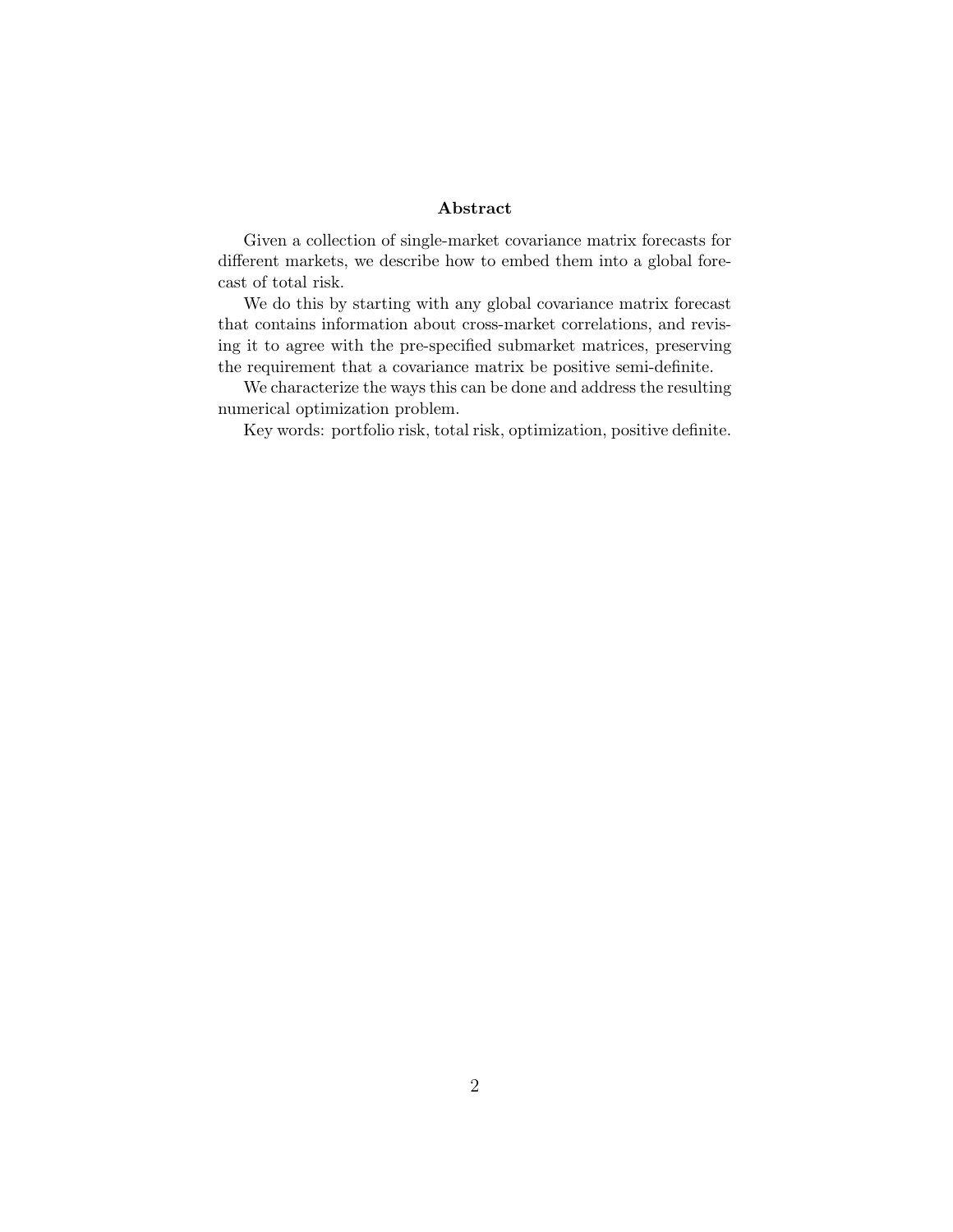## 1 Introduction

Portfolio managers and financial firms need risk forecasts for many purposes, including mean-variance optimization (Markowitz (1952)), control of tracking error, and regulatory compliance requirements. Commonly, risk forecasts are derived from a forecast of the covariance matrix<sup>1</sup> of returns for the universe of available assets.

A well-known difficulty is that the asset covariance matrix is generally too large to estimate directly from a historical time series of asset returns.<sup>2</sup> Risk factor models address this difficulty by specifying a "small" set of factors that explain "most" of the asset covariances; the factor covariance matrix is then small enough to estimate from historical factor time series.

A great deal of work has been done on how to choose the best set of factors and how best to estimate the covariance matrix once the factors are chosen. Fama and French (1993) proposed three to five factors to estimate global covariance, and show that this does well for finding the minimum variance portfolio. Chan, Karceski, and Lakonishok (1999) show that more factors are needed when the objective is to minimize tracking error volatility, and in particular industry factors can be useful. Once the factors are chosen, there is still a statistical estimation problem to face. For example, Ledoit and Wolf (2003) describe a shrinking method for interpolating between a sample covariance matrix and a single-index matrix. MSCI-Barra uses a variety of proprietary methods to improve the outcome of bias tests for volatility forecasts.

In this paper we do not advocate any particular factor structure or number of factors; rather, we assume those decisions have already been made, and address the following subsequent issue.

An investment firm will often contain many individual market portfolios for a variety of markets, e.g. equities within various different countries. Each portfolio manager will have her own tailored factor model and covariance matrix forecast. However, the firm as a whole needs to understand its total

<sup>1</sup>Sometimes this is called the "variance-covariance matrix". It contains all the information in the correlation matrix, plus the individual variances.

<sup>&</sup>lt;sup>2</sup>To compute an  $n \times n$  sample covariance matrix without introducing spurious correlations requires a times series of length at least  $n$  for each asset; even longer series are necessary to achieve reasonable statistical depths. Nonstationarity in the returns process renders such long horizons useless. Volatility clustering on short timescales prevents solving the problem by the simple expedient of moving to high-frequency data.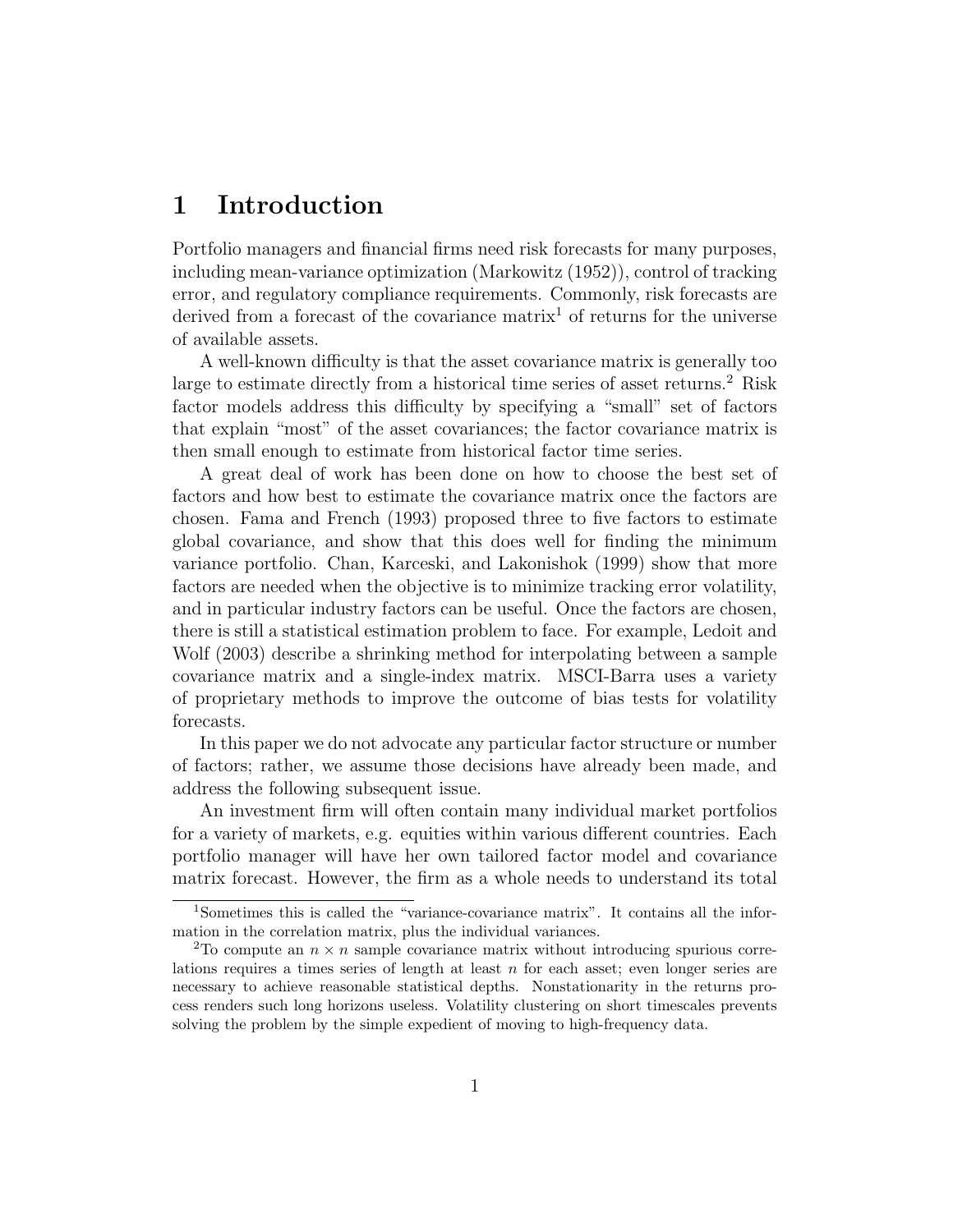risk exposure due to the sum of all its individual portfolios. This means the firm as a whole must try to understand the covariances *between* markets as well as those within markets. This can be derived from a forecast of the covariance matrix for the union of all the individual market factors.

Let  $m$  denote the total number of such factors. It is likely that the required  $m \times m$  factor covariance matrix is again too large to estimate directly. For example, MSCI-Barra equity risk models use firm-specific factors, including industry factors. Because of the number of relevant industry sectors, this can lead to single-country models with anywhere from 11 to 65 factors (See Table 1). For a global model covering 50 to 60 such markets, then, one collectively has perhaps  $m = 1000$  or more factors (e.g. US-oil, UK-size, JPN-financial, etc.) in the model.

There are various ways to proceed to estimate this  $m \times m$  global factor covariance matrix. (For example, one could make a factor model for the factors, with individual market factors exposed to a smaller number of global factors.) However this might be done, we henceforth assume that the firm can arrive at a (necessarily crude) estimate of the global  $m \times m$  covariance matrix, call it  $\Sigma$ .

This matrix  $\Sigma$  reflects greater estimation error than the individual market covariance forecasts, but we suppose it contains the best information about the cross-market covariances so important for estimating total risk.

We now face the following difficulty: the diagonal blocks of  $\Sigma$  corresponding to the individual markets probably are not equal to the more refined covariance matrix forecasts already developed by the individual managers. If there is a discrepancy, the global model and an individual market model will disagree about the risk of portfolios within that market. This means the firm-wide view of risk is at odds with the views of the constituent managers.

We assume in this paper that such disagreement is unacceptable to the firm: we adopt as a non-negotiable requirement that, e.g., the global and US risk models should agree on the risk of US portfolios, and likewise for the other markets.

We now arrive at the problems addressed by this paper:

- 1. Aggregating the given local risk models: how can we incorporate all of the prior single market covariance forecasts into the global matrix  $\Sigma$ , in order to satisfy the above requirement?
- 2. Minimizing loss of information caused by aggregation: How can we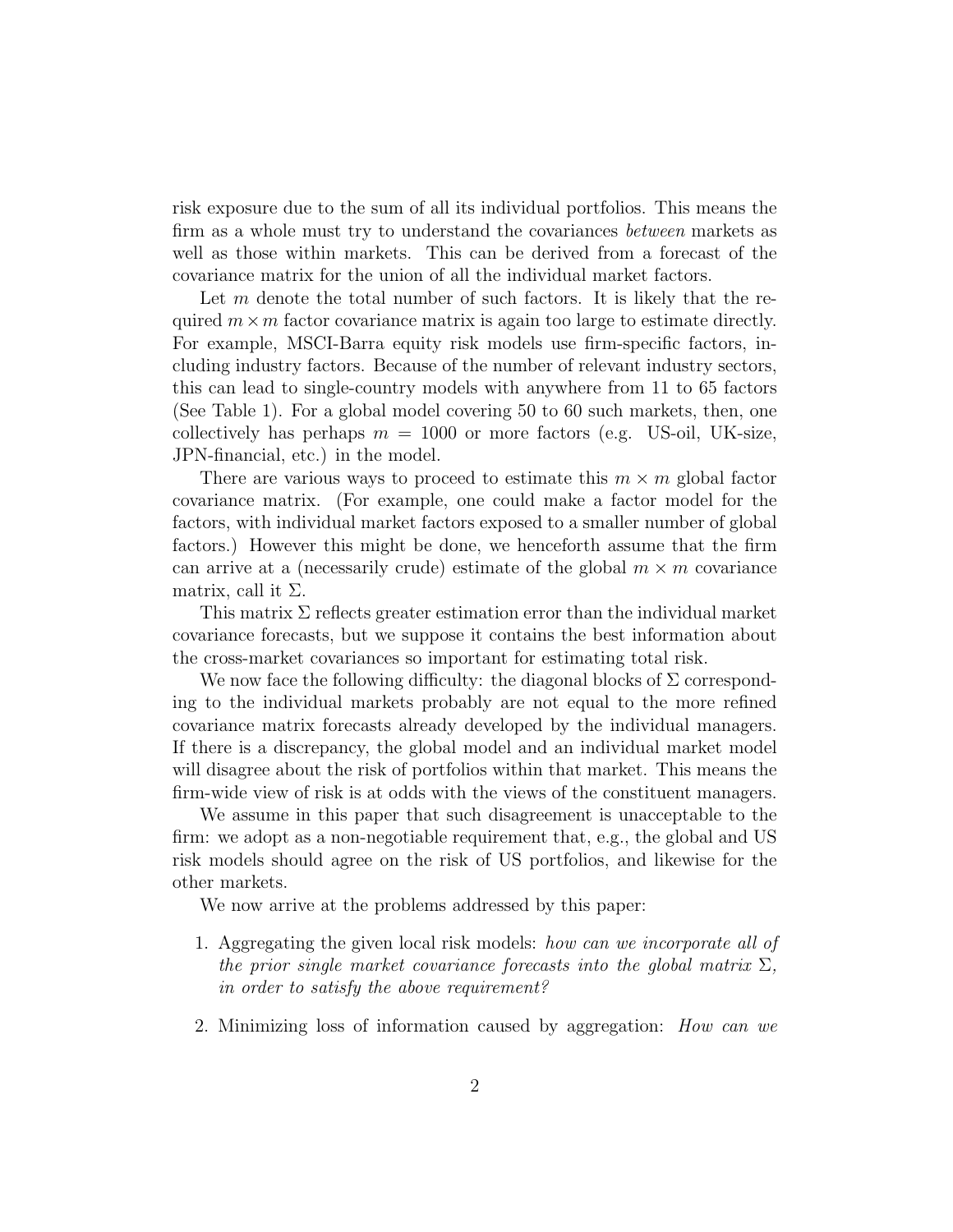solve this risk aggregation problem while keeping as much as possible of the cross-market covariance information already contained in  $\Sigma$ ?

In mathematical terms, we are asking how to find a revised global covariance matrix  $\Sigma$  that agrees exactly with the pre-specified diagonal blocks, and agrees as closely as possible with the off-diagonal blocks of  $\Sigma$ .

The purpose of this paper is to highlight this issue mathematically and formulate the problem and its solution in precise terms.

In the following sections, we formalize the problem and then describe the complete set of solutions. This leads naturally to a nontrivial numerical optimization problem. We describe a simple illustrative example in Section 4, and in Section 5 we report on some results with real data.

## 2 Formalizing the problem

We assume a collection of asset-specific factors have been determined. This means we have specified a rectangular matrix A of asset sensitivities (or "exposures") to the factors, where the  $(i, j)$ th element of A is the exposure of asset i to factor  $j$ .<sup>3</sup> If a is the vector of asset returns over a given time step (say month), we denote by  $s$  the (shorter) vector of factor returns, defined by the cross-sectional linear regression

$$
(2.1) \t\t a = As + \epsilon,
$$

where the vector  $\epsilon$  of errors is assumed to have diagonal covariance matrix D and to be uncorrelated with s.

The factor covariance matrix  $\Sigma(s)$  is, by design, small enough to be reliably estimated with a time series of factor returns. The asset covariance matrix  $\Sigma(a)$  is then estimated as

$$
\Sigma(a) \approx A\Sigma(s)A^T + D.
$$

For a fuller discussion of risk factor modelling see, e.g., Grinold and Kahn  $(2000).$ 

<sup>&</sup>lt;sup>3</sup>In principle, these factors may be arbitrary, and are likely not orthogonal. For industry factors, the exposures will be 0 or 1. For other factors, (e.g. size) the numerical specification of an exposure (e.g. number of standard deviations from the mean) defines the precise meaning of the factor.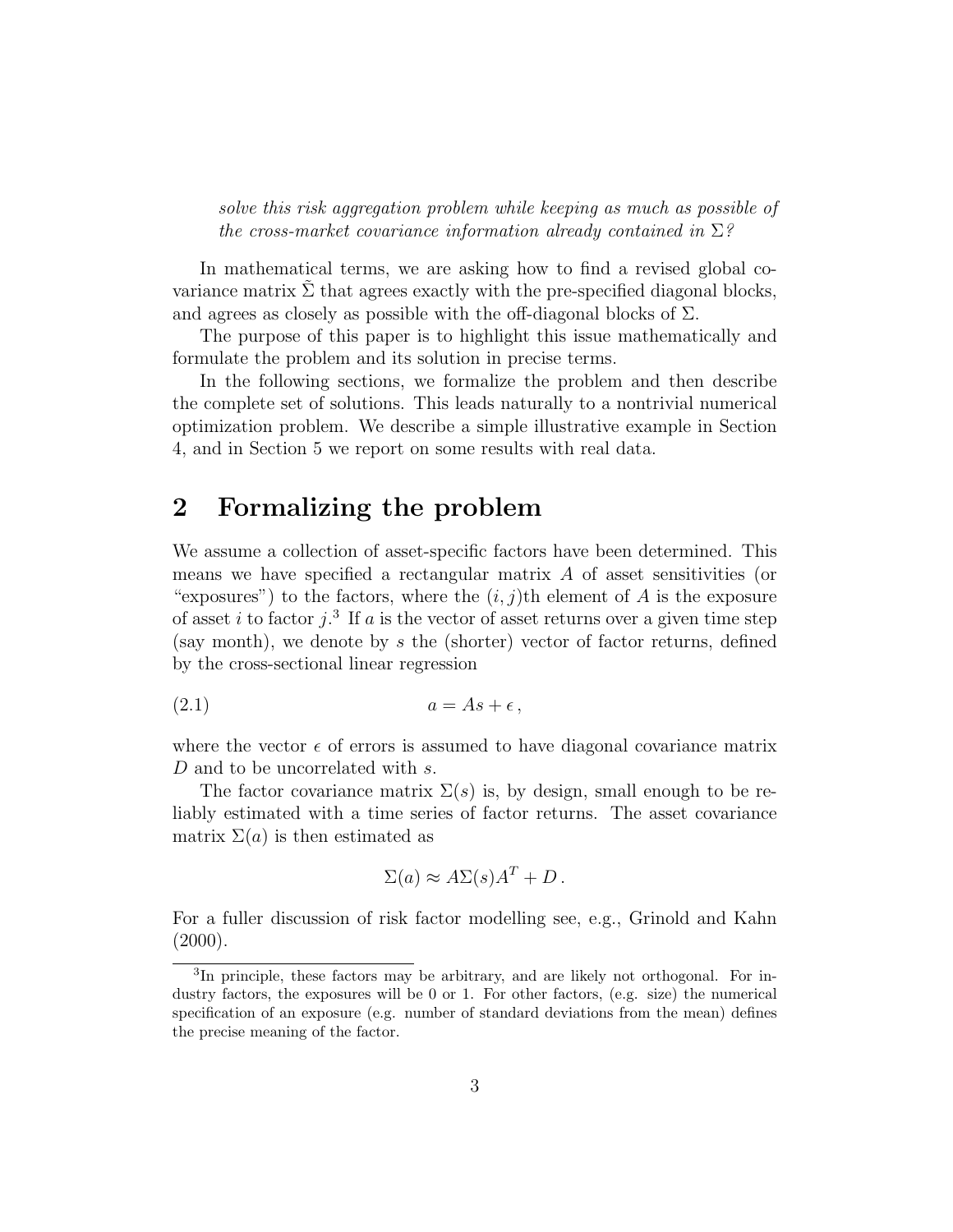**Definition 2.1** An aggregate factor model is a factor model whose m-dimensional vector of factors s decomposes into k subvectors

$$
(2.2) \t\t s = \begin{pmatrix} s_1 \\ s_2 \\ \vdots \\ s_k \end{pmatrix},
$$

with  $m = n_1 + n_2 + \cdots + n_k$ , where  $n_i$  is the length of the ith subvector  $s_i$ .

We can think of the subvector  $s_i$  as representing the factors in the risk model for market  $i, i = 1, \ldots, k$ .

This decomposition corresponds to a particular block structure on the covariance matrix

(2.3) 
$$
\Sigma = \Sigma(s) = (\Sigma_{i,j})_{i,j=1}^k,
$$

where  $\Sigma_{i,j}$  is the  $n_i \times n_j$  matrix of covariances between the variables in  $s_i$ and  $s_j$ , called, when  $i \neq j$ , the *cross-block covariances*. For convenience let  $\Theta_i$  denote the *i*th diagonal block  $\Sigma_{i,i}$  – that is,  $\Theta_i$  is the factor covariance matrix for the *i*-th sub-market.

We henceforth assume that all our covariance matrices are non-singular, hence positive definite. This means that there are no redundant variables. (Recall that positive definite means real, symmetric, and all eigenvalues positive; positive semi-definite means real, symmetric, and all eigenvalues nonnegative).

We begin with the following simple version of our problem. We have a first draft factor covariance matrix  $\Sigma$  that incorporates some estimation error from various sources. We wish to improve it by replacing a diagonal block Θ with a more accurate one  $\Theta$ , for example coming from a more refined factor model of a submarket.

We cannot in general simply overwrite  $\Theta$  with  $\Theta$ , because the resulting matrix is likely no longer to be positive semi-definite (which will lead to negative risk portfolios, spoil any portfolio optimization routines, and therefore must be strictly disallowed). (See Section 4 below for an example.)

Rebonato and Jäckel (2000) have discussed this problem of candidates for a correlation matrix that are not positive semi-definite, and presented a method for restoring positive semi-definiteness. However, their method does not respect the constraint that we fix a specified diagonal block.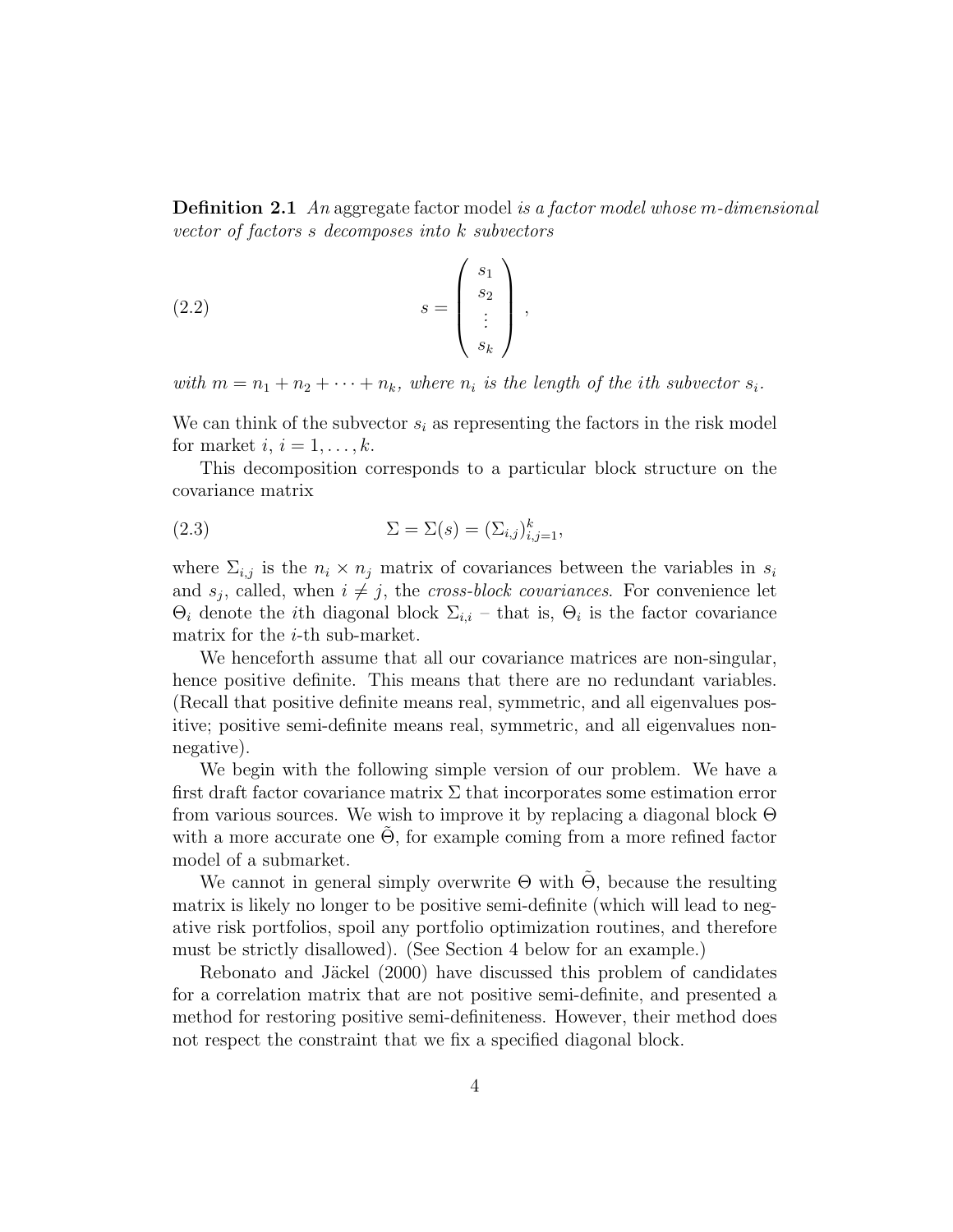The new covariance matrix  $\Sigma$  can be viewed as the result of a change of the underlying factor variables

(2.4) ˜s = F(s).

In practice we expect that  $\tilde{\Theta}$  will be close to  $\Theta$ , so (2.4) will represent a small change of the factors in the orginal model, dictated by our insistence on  $\Theta$  in place of  $\Theta$ . (Since the identities of the factors are determined by the regression (2.1), they are only approximate in the first place, so the change  $(2.4)$  can be viewed as a correction via the additional information in  $\Theta$ .)

If F is nonlinear, the new covariance matrix  $\Sigma$  depends not just on  $\Sigma$ , but also on higher moments of the variables s. These higher moments are usually not available in practice, so we restrict attention to the case of affine change of variables:

$$
\tilde{s} = Ls + b,
$$

where  $b$  is a constant vector and  $L$  is an arbitrary nonsingular linear transformation. In this case the covariance matrix of  $\tilde{s}$  is

(2.5)  $\tilde{\Sigma} = L\Sigma L^{T},$ 

and  $\Sigma$  is positive definite.

The matrix L now needs to be chosen to convert  $\Theta$  to  $\Theta$  while respecting the given decomposition (2.2) of s. Some terminology is convenient.

**Definition 2.2** Let  $\Theta$  be a diagonal block of the  $m \times m$  covariance matrix  $\Sigma$  for an aggregate factor model. Let  $\Theta$  be a positive definite matrix of the same size as Θ.

A linear transformation  $L: \mathbb{R}^m \to \mathbb{R}^m$  that preserves the decomposition  $(2.2)$ , changes  $\Theta$  to  $\Theta$ , and leaves the other variables unchanged will be called a simple revising transformation converting  $\Theta$  to  $\Theta$ .

That is, L is block diagonal, with the identity in each block except the one corresponding to  $\Theta$ , and the diagonal block of  $\tilde{\Sigma} = L\Sigma L^T$  corresponding to  $\Theta$  $is \Theta$ .

In general, there are infinitely many possible linear revising transformations for a given  $\Sigma$ ,  $\Theta$ , and  $\Theta$ . The next theorem characterizes them all.

**Notation:** If A is a positive semi-definite matrix, we will denote by  $A^{1/2}$ the unique positive semi-definite square root of  $A$ . When  $A$  is also positive definite,  $A^{-1/2}$  will denote the inverse of  $A^{1/2}$ .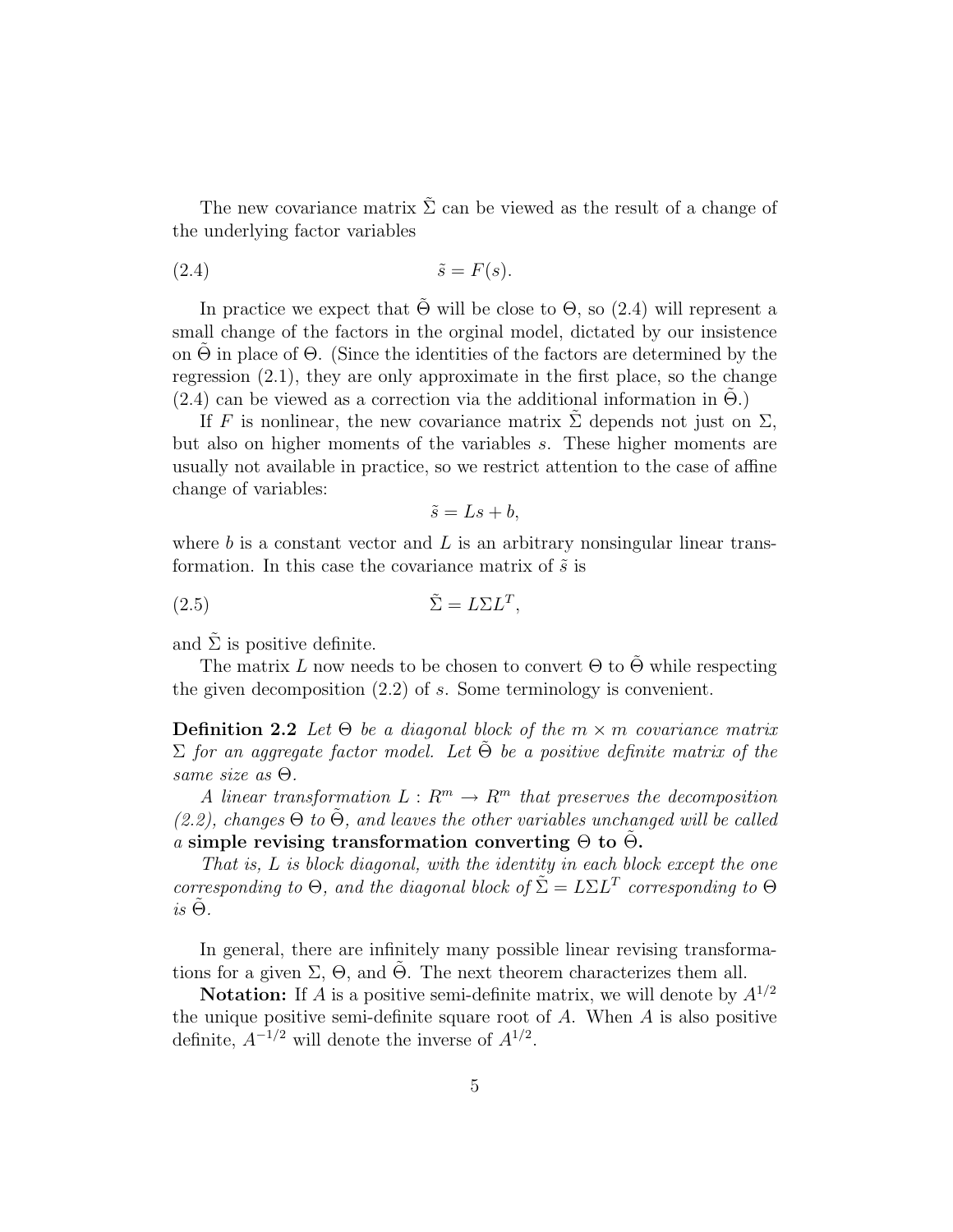For convenience we use the direct sum notation  $\oplus$  to represent block diagonal matrices:  $A \oplus B$  is the block diagonal matrix with A and B as the diagonal blocks and zeros elsewhere. We use  $O(n)$  to denote the orthogonal group of  $n \times n$  real matrices O satisfying  $OO<sup>T</sup> = I$ .

The proof of following theorem is in the Appendix.

**Theorem 2.3** Let  $\Theta$  be an  $n \times n$  diagonal block of the covariance matrix  $\Sigma$ with block structure (2.3). If  $\tilde{\Theta}$  is an  $n \times n$  positive definite matrix, then the space of simple revising transformations L converting  $\Theta$  to  $\Theta$  is parametrized by the orthogonal group  $O(n)$  via

(2.6) 
$$
L(O) = I \oplus \tilde{\Theta}^{1/2} O \Theta^{-1/2} \oplus I
$$

for  $O \in O(n)$ , where each occurrence of I denotes the identity of the appropriate dimension.

In general the practitioner may want to revise several diagonal blocks at once – perhaps all of them. The previous theorem is easily generalized: the transformation accomplishing revision of several diagonal blocks is a composition of simple revising transformations. Since these commute for nonoverlapping blocks, the order of composition doesn't matter.

**Definition 2.4** Suppose we have an aggregate factor model  $(2.2)$  with diagonal blocks  $\Theta_1, \ldots, \Theta_k$ , and proposed replacements  $\tilde{\Theta}_1, \ldots, \tilde{\Theta}_k$ , respectively. A revising transformation converting the  $\Theta_i$ 's to the  $\tilde{\Theta}_i$ 's is a linear transformation  $L: \mathbb{R}^m \to \mathbb{R}^m$  that preserves the decomposition (2.2), and changes the  $\Theta_i$ 's to  $\tilde{\Theta}_i$ 's, i.e. L is block diagonal, and the diagonal blocks of  $\tilde{\Sigma} = L\Sigma L^T$  are the  $\tilde{\Theta}_i$ 's.

**Theorem 2.5** For  $i = 1, ..., k$ , suppose  $\Theta_i$  is an  $n_i \times n_i$  diagonal block of the covariance matrix  $\Sigma$  with block structure (2.3).

If, for each i,  $\tilde{\Theta}_i$  is an  $n_i \times n_i$  positive definite matrix, then the space of revising transformations L converting the  $\Theta_i$ 's to the  $\tilde{\Theta}_i$ 's is parametrized by the product of orthogonal groups  $O(n_1) \times O(n_2) \times ... \times O(n_k)$  via the block diagonal transformation

(2.7) 
$$
L(O_1, ..., O_k) = \bigoplus_{i=1}^k \tilde{\Theta}_i^{1/2} O_i \Theta_i^{-1/2}.
$$

We remark that if some of the blocks of  $\Sigma$  remain unchanged, we may reduce the size of the parameter space  $O(n_1) \times O(n_2) \times ... \times O(n_k)$  by requiring L to be the identity on those factors.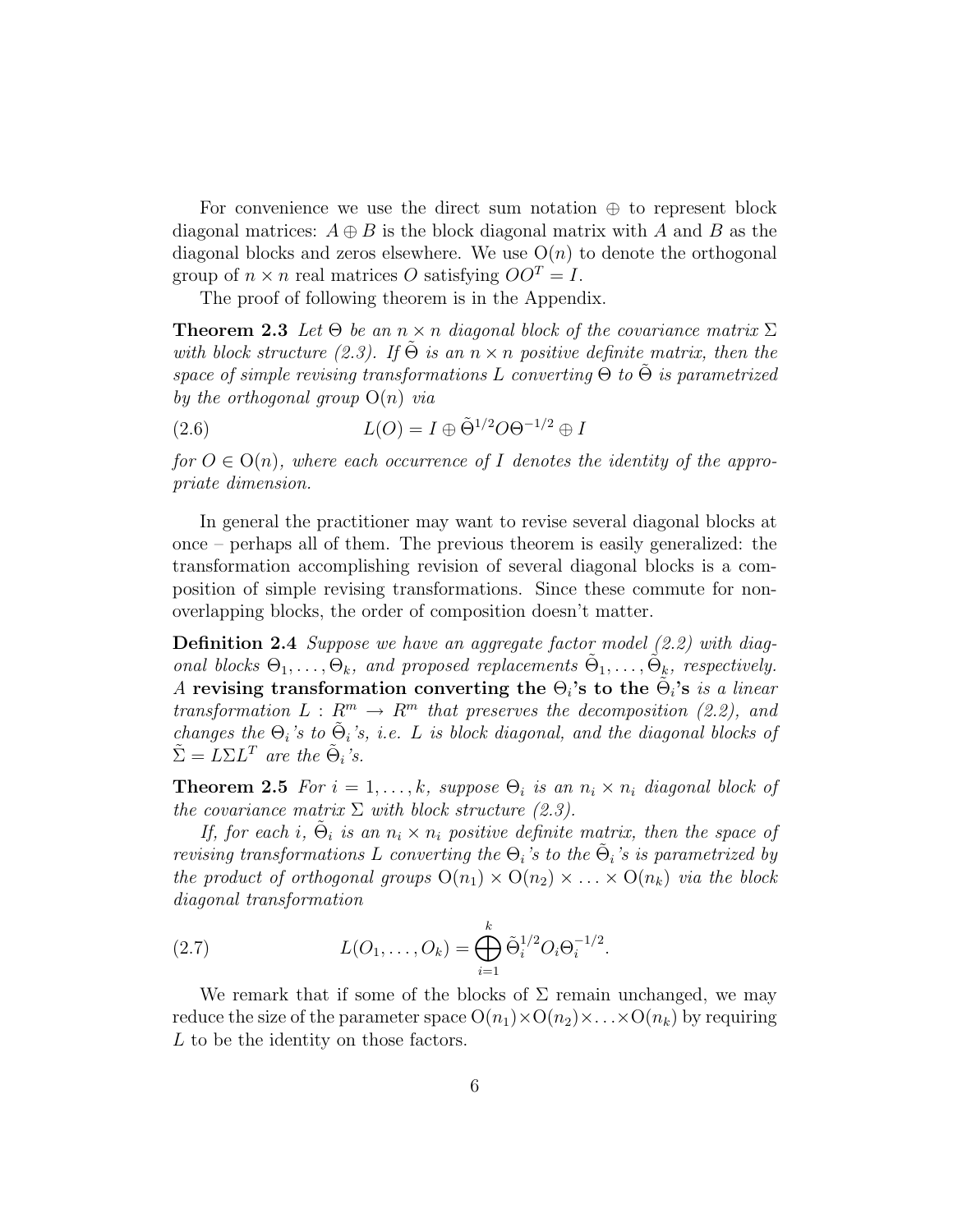## 3 An Optimization Problem

Any choice, such as the identity, in the parameter group

$$
G = O(n_1) \times O(n_2) \times \ldots \times O(n_k)
$$

provides a solution of the risk aggregation problem described in the Introduction. Namely, we form a block diagonal matrix  $L$  from equation  $(2.7)$ , and then  $\tilde{\Sigma} = L \Sigma L^T$  is our new global covariance matrix that agrees exactly with the specified blocks  $\tilde{\Theta}_i$ . Moreover, all possible solutions  $\tilde{L}$  are of this form.

We minimize the loss of cross-market correlation information caused by this transformation by making an optimal or near-optimal choice for the orthogonal matrices in the product space G above.

This is a maximum likelihood problem. If we imagine that  $\Sigma$  is the unknown "true" covariance matrix, we can view the estimated matrix  $\Sigma$  as a random sample from a distribution  $P_{\tilde{\Sigma}}$  on the space of  $n \times n$  matrices. Then we can seek the parameter  $\Sigma$  maximizing the likelihood that  $\Sigma$  was sampled, i.e. find  $\Sigma$  so that  $p_{\tilde{\Sigma}}(\Sigma)$  is maximum, subject to the condition that  $\Sigma$  has the specified diagonal blocks, and where  $p_{\tilde{\Sigma}}$  is the density function for the distribution  $P_{\tilde{\Sigma}}$ .

Of course this depends on the choice of distribution  $P_{\tilde{\Sigma}}$ . It is reasonable to require that  $p_{\tilde{\Sigma}}$  be a unimodal density peaked at  $\tilde{\Sigma}$  and monotonically decreasing with distance from  $\Sigma$ . In the absence of any special information, we make the simple quadratic choice (as do Rebonato and Jäckel  $(2000)$ ) corresponding to minimizing the objective

(3.1) 
$$
E_{\text{cov}} = \left| \left| \Sigma - \tilde{\Sigma} \right| \right|^2,
$$

where  $|| \cdot ||$  refers to the Frobenius norm, defined as the square root of the sum of the squares of the matrix entries.

A potential difficulty with the use of  $||\Sigma - \tilde{\Sigma}||^2$  as an objective function is its implicit bias giving greater importance to factors with larger variances. To address this, we may wish to normalize all our factors in advance to have unit variance and consider only the covariance matrices of such normalized variables. This is equivalent to using the *correlation matrices*  $\Sigma_{\text{corr}}$ ,  $\tilde{\Sigma}_{\text{corr}}$  in place of the covariance matrices  $\Sigma$ ,  $\Sigma$ , where

$$
\Sigma_{\text{corr}} = S^{-1} \Sigma S^{-1}, \quad \tilde{\Sigma}_{\text{corr}} = \tilde{S}^{-1} \tilde{\Sigma} \tilde{S}^{-1}
$$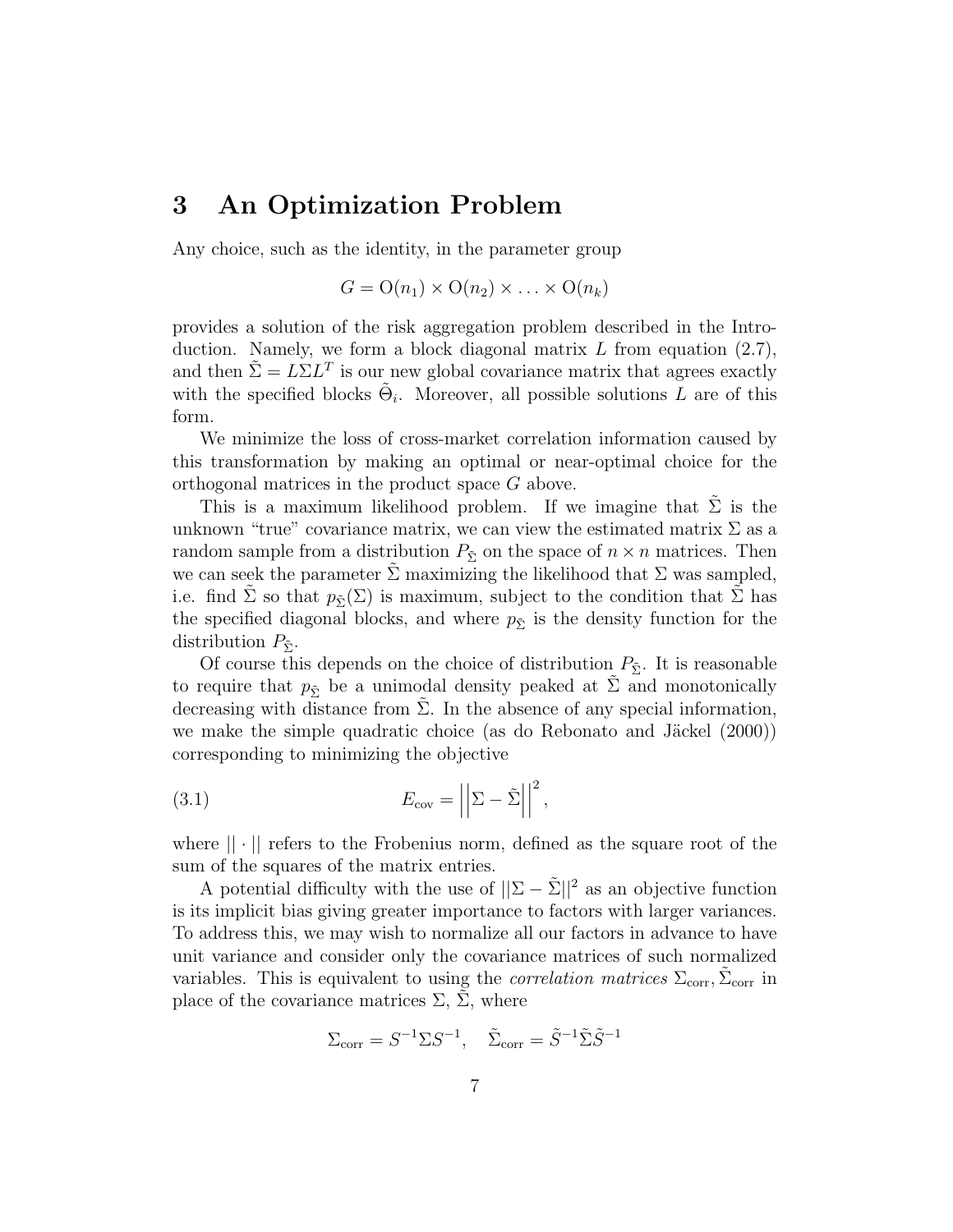and S is the diagonal matrix of standard deviations of the factors underlying  $\Sigma$ , and similarly for S.

Hence our objective function takes the form

(3.2) 
$$
E_{\text{corr}}(O) = \left| \left| \Sigma_{\text{corr}} - \tilde{\Sigma}_{\text{corr}} \right| \right|^2.
$$

Unless we need to distinguish between this objective function  $E_{\text{corr}}$  and the previous objective  $E_{\text{cov}}$ , we will simply drop the subscript and use  $E, \Sigma$ , and  $\Sigma$ .

For the revision of a single diagonal block Θ, by permutation of the variables we may assume  $\Theta$  is the lower right block of  $\Sigma$ , which then has the form

$$
\Sigma = \left( \begin{array}{cc} \Phi & C^T \\ C^T & \Theta \end{array} \right).
$$

Our objective function is then

(3.3) 
$$
E(O) = \|\tilde{\Sigma} - \Sigma\|^2 = 2\|\tilde{\Theta}^{1/2}O\Theta^{-1/2}C - C\|^2 + \|\tilde{\Theta} - \Theta\|^2,
$$

in which the second term is independent of O and can safely be ignored.

Since this objective is quadratic, we might hope for a simple algebraic expression for the minimum. In this direction, there is a strong resemblance between our problem and a classical problem about the orthogonal group.

Orthogonal Procrustes Problem: Given  $m \times n$  matrices A and D, find  $O \in O(n)$  minimizing  $||AO - D||$ .

There is a substantial literature about this problem and its relatives, e.g. Schonemann (1966); Bojanczyk and Lutoborski (1999); Golub and Van Loan (1989); Edelman, Arias, and Smith (1998). The orthogonal Procrustes problem as stated has an analytic solution in terms of singular value decompositions. Unfortunately, we know of no analytic solution for our more general problem, which we call the

Double Orthogonal Procrustes Problem: Given matrices A, B, and D of compatible sizes, find an orthogonal matrix  $O$  minimizing  $\|AOB - D\|.$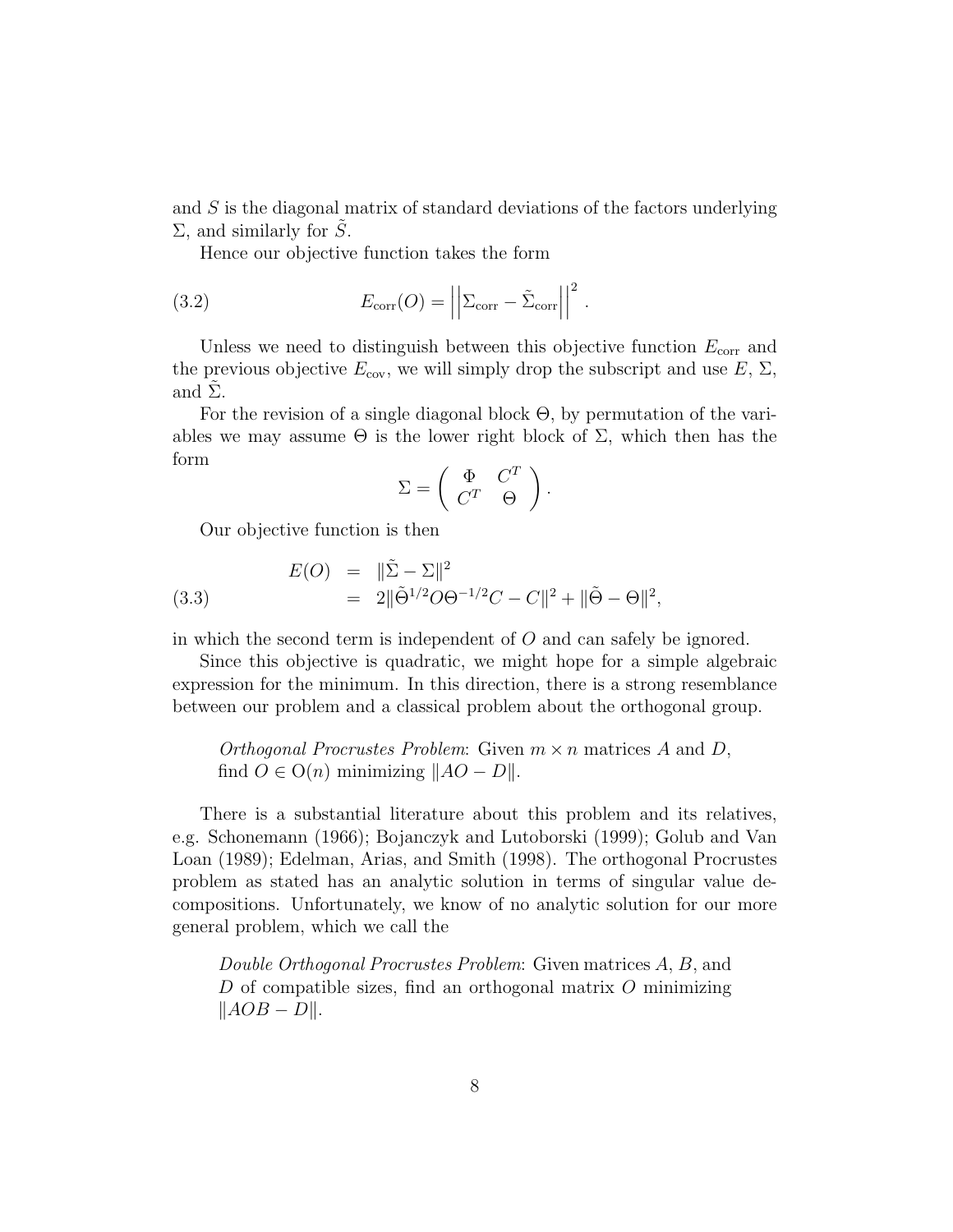This is a nontrivial numerical optimization problem. We do not attempt to fully analyze it in the present paper; however, it is not necessary for the purpose at hand. If we can simply improve the objective (3.3) inexpensively, we do.

We will show in Section 5 that we can find, for realistic data, parameters O for which the objective is significantly improved when compared with the default choice  $O = I$ . This will show that the optimization problem is worth addressing, and that progress toward the minimum can be made without requiring full analysis of the Double Orthogonal Procrustes Problem.

We turn to the general revising problem of Theorem 2.5. Ignoring the contribution of diagonal subblocks, which do not depend on the orthogonal matrix, our objective function for revising the first  $p$  blocks is

$$
E(O_1, ..., O_p) = \sum_{i \neq j} ||L_i \Sigma_{i,j} L_j^T - \Sigma_{i,j}||^2,
$$

where  $L_i = \tilde{\Theta}_i^{1/2} O_i \Theta_i^{-1/2}$  $i^{-1/2}$  for  $i \leq p$  and  $L_i = I$  otherwise.

This is a substantially larger problem than the simple revision, and again an analytic solution is out of reach. We do not attempt to minimize the objective over the full product space; rather, to improve the objective we follow a sequential revision strategy: at step  $i$  we will solve the simple revision problem consisting of the revised covariance matrix from step  $i - 1$  and the ith diagonal subblock. This is easy to implement in terms of the simple revision problem, and as we see below it results in an improved revising transformation.

In the remainder of this section we discuss a simple numerical approach that improves the objective (3.3) and is easy to implement. The idea is to remove the constraint by finding a convenient parametrization of the orthogonal group and then applying an unconstrained Levenberg-Marquardt nonlinear least squares method.

Let  $N = n(n-1)/2$  denote the dimension of  $O(n)$ . Our method is to select a map f from  $\mathbb{R}^N$  to  $O(n)$  and then to minimize the composition of the objective function (3.3) with this map f. To describe f, for  $1 \leq i < j \leq n$  we denote by  $R_{i,j}(\theta)$  the rotation by angle  $\theta$  in the  $(i, j)$  plane. This rotation, sometimes called a Jacobi map, transforms the  $s_i$  and  $s_j$  factors according to  $s_i \to s_i \cos \theta + s_j \sin \theta$  and  $s_j \to s_j \cos \theta - s_i \sin \theta$ , and leaves other factors unchanged. We use the following fact, whose proof is straightforward and omitted: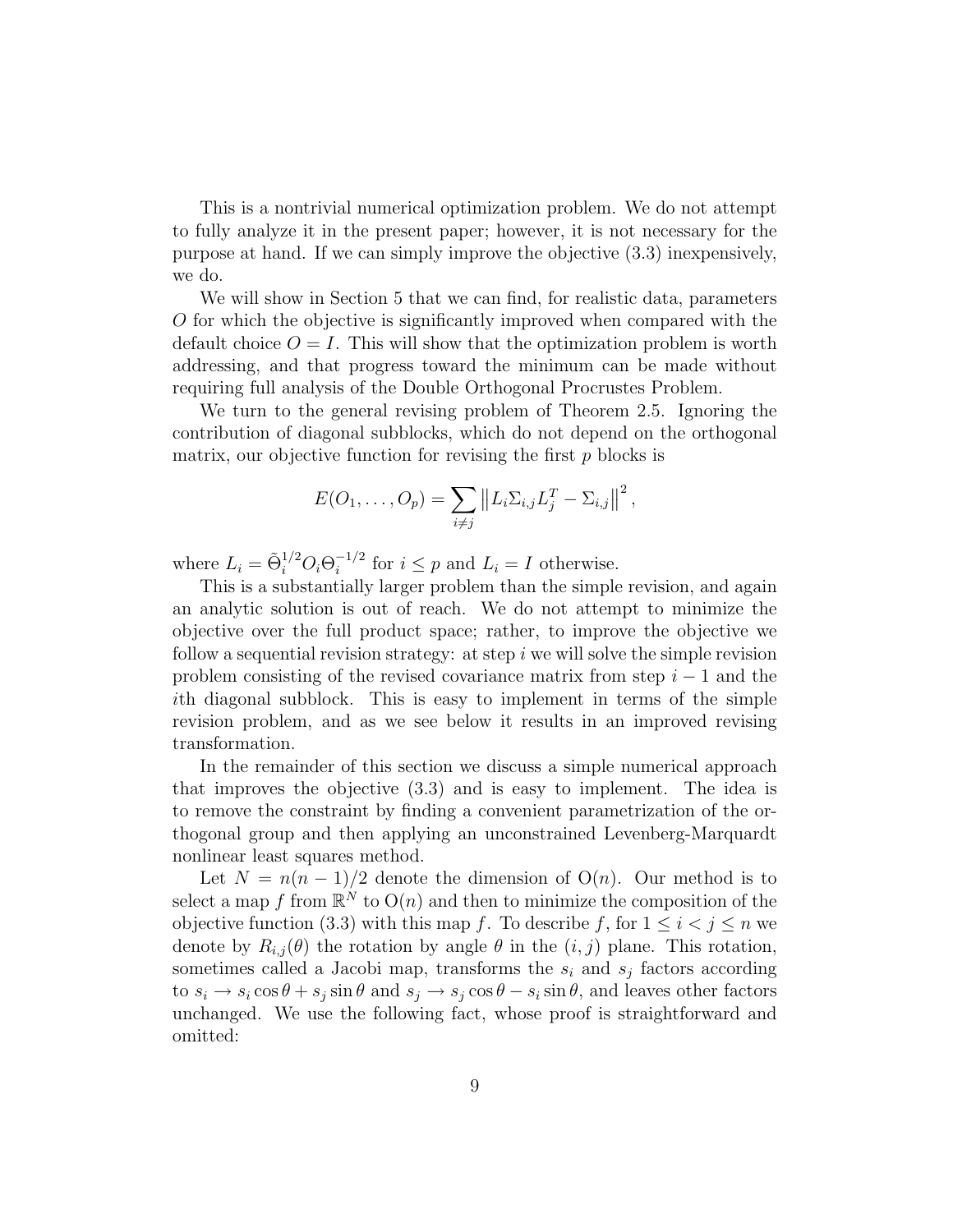Every element of  $O(n)$  with determinant 1 may be expressed as a product of N rotations,

$$
(3.4) \quad f(\theta_1,\ldots,\theta_N) \equiv R_{1,2}(\theta_1)R_{1,3}(\theta_2)\ldots R_{1,n}(\theta_n)\ldots R_{n-1,n}(\theta_N).
$$

for some angles  $\theta_1, \ldots, \theta_N$ .

With f in hand, we optimize  $E(f(\theta_1,\ldots,\theta_N))$  over  $\mathbb{R}^N$ . The form of the objective function (3.3) as a sum of squares lends itself to the Levenberg-Marquardt numerical method (see, for example, Press et al. (2002)) because the partial derivatives of  $E(f(\theta_1, \ldots, \theta_N))$  are easily computed. If the method converges starting from the identity, the result is a value  $O^* \in O(n)$  for which the simple revising transformation  $L(O^*)$  is better than  $L(I)$ , often, as we see in the next section, by a significant amount. Our experiments showed this method to be fast enough to treat a  $30 \times 30$  diagonal subblock of a  $700 \times 700$ matrix without worrying about runtime. <sup>4</sup>

# 4 Examples

We consider a small example to illustrate the ideas.

Suppose we have a  $3 \times 3$  correlation matrix (say, for three world equity indices) given by

$$
\Sigma = \left( \begin{array}{rrr} 1 & .9 & .7 \\ .9 & 1 & .4 \\ .7 & .4 & 1 \end{array} \right).
$$

We suppose the risk manager has an external reason for wanting to adjust the correlation between the second and third indices from 0.4 to 0.3. In our terms, this means we wish to revise the lower right diagonal block

$$
\Theta = \left( \begin{array}{cc} 1 & .4 \\ .4 & 1 \end{array} \right)
$$

by replacing it with

$$
\tilde{\Theta} = \left( \begin{array}{cc} 1 & .3 \\ .3 & 1 \end{array} \right).
$$

<sup>&</sup>lt;sup>4</sup>This estimate is based on our relatively crude first implementation. We believe there is plenty of room for performance enhancement through refined numerical analysis.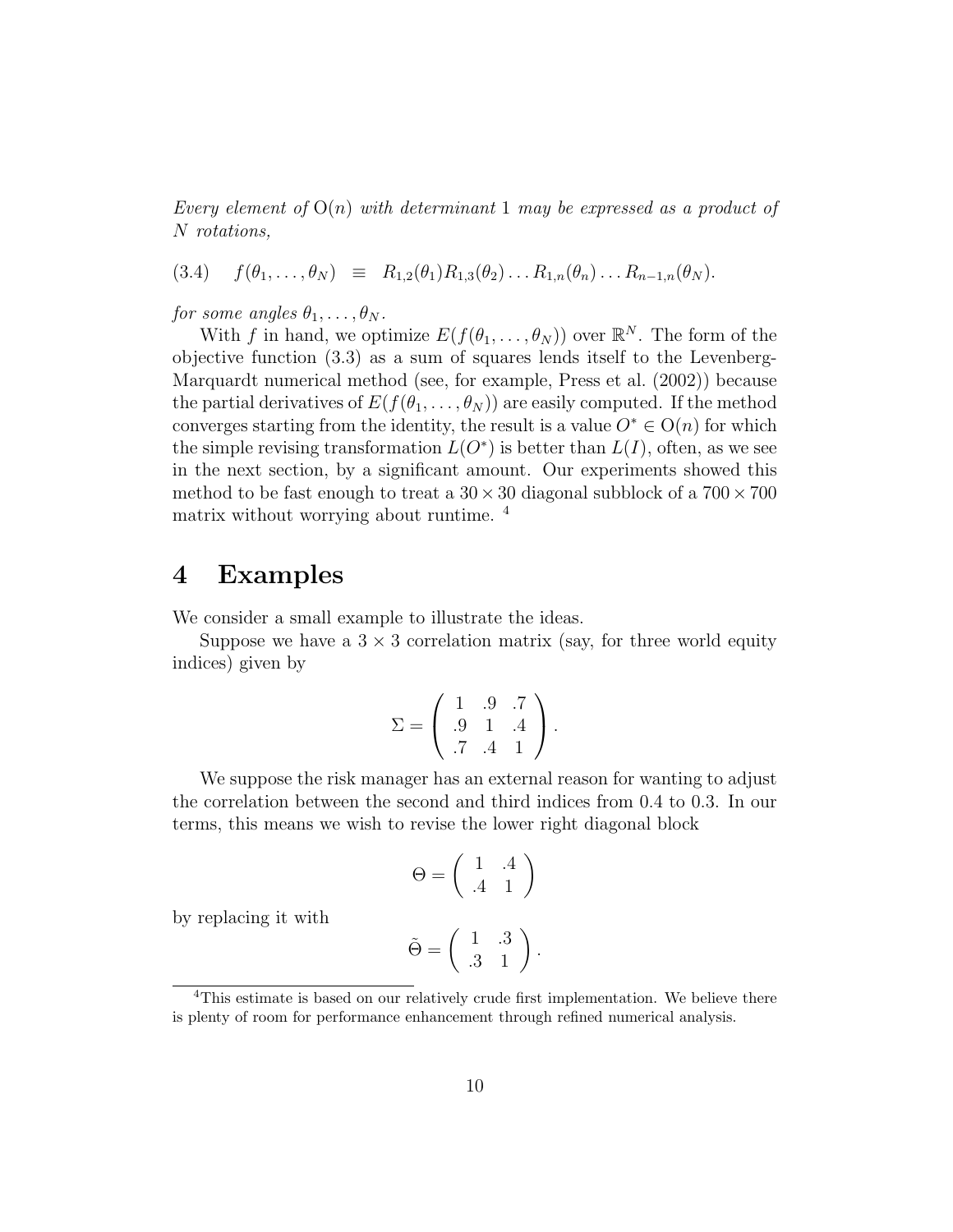Notice now that if we simply substitute  $\Theta$  for  $\Theta$ , it is easy to check that the resulting matrix

$$
\Sigma^* = \left(\begin{array}{ccc} 1 & .9 & .7 \\ .9 & 1 & .3 \\ .7 & .3 & 1 \end{array}\right)
$$

has a negative eigenvalue, and hence does not qualify as a possible correlation matrix.

Instead, we employ Theorem 2.3, and look for a block diagonal matrix

$$
L = I \oplus \tilde{\Theta}^{1/2} O \Theta^{-1/2},
$$

so our revised matrix will be  $\tilde{\Sigma} = L\Sigma L^{T}$ . In this case  $O \in O(2)$  is described by a single angle variable  $\theta$ , and it is easy to determine numerically that the matrix L minimizing the objective  $||\tilde{\Sigma} - \Sigma||^2$ , as  $\theta$  ranges between 0 and  $2\pi$ , is

$$
L = \left(\begin{array}{ccc} 1 & 0 & 0 \\ 0 & 1.0309 & -.0848 \\ 0 & -.0317 & 1.0122 \end{array}\right),
$$

and the corresponding correlation matrix  $\Sigma$  is

$$
\tilde{\Sigma} = L\Sigma L^{T} = \begin{pmatrix} 1 & .8684 & .6801 \\ .8684 & 1 & .3 \\ .6801 & .3 & 1 \end{pmatrix}.
$$

Note that the lower diagonal block of  $\tilde{\Sigma}$  is exactly  $\tilde{\Theta}$ .

For comparison, we mention that Rebonato and Jäckel (2000) address the related problem of finding the positive semi-definite correlation matrix  $\Sigma_{RJ}$ that is closest to  $\Sigma^*$  in the same sense of the Frobenius norm, but without the constraint of a specified block  $\Theta$ . In their paper they use for illustration the same matrices  $\Sigma$  and  $\Sigma^*$ .

They propose an optimization scheme over a six-dimensional space of angles, which arrives at a solution

$$
\Sigma_{RJ} = \left(\begin{array}{ccc} 1 & .8946 & .6966 \\ .8946 & 1 & .3025 \\ .6966 & .3025 & 1 \end{array}\right)
$$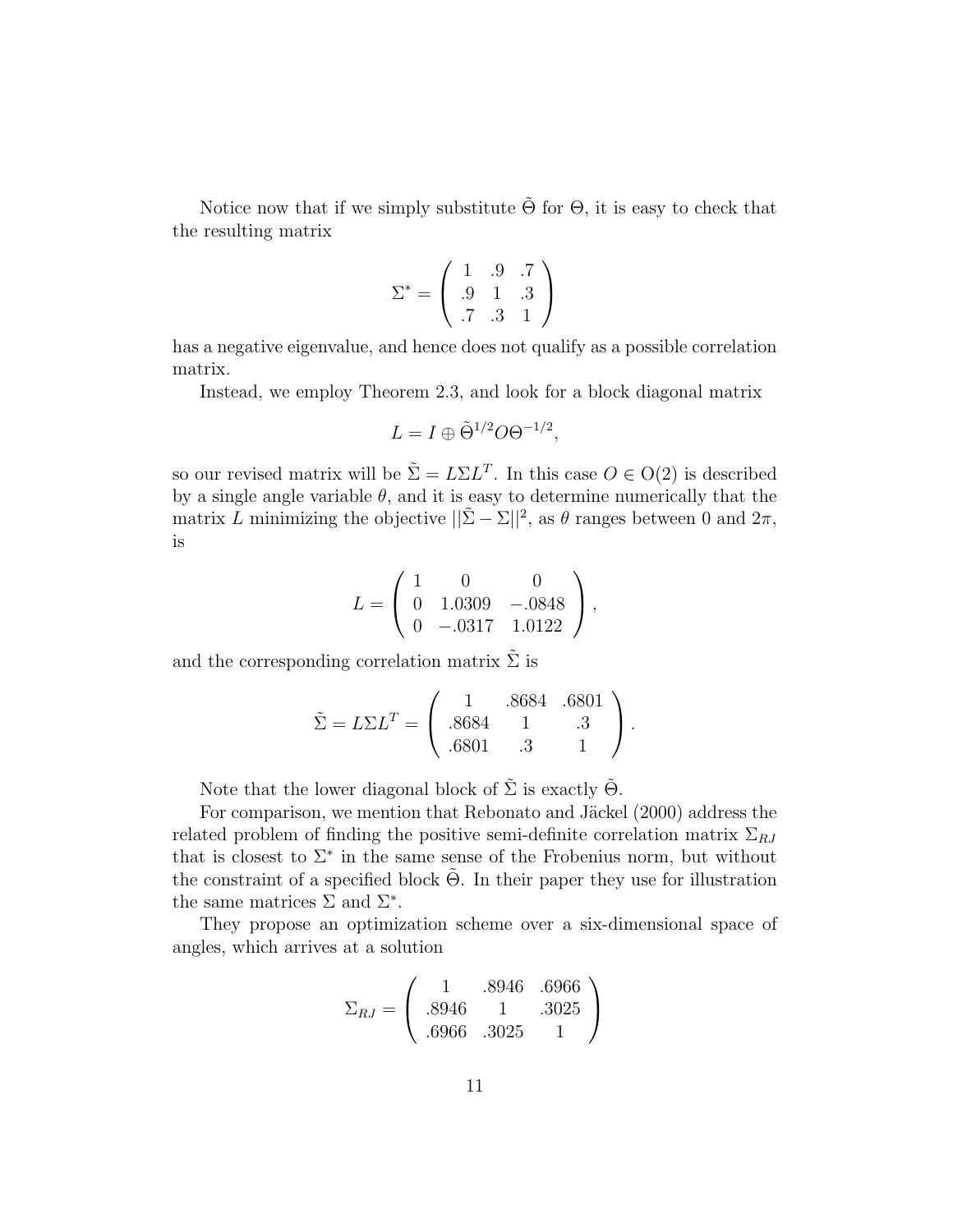minimizing the Frobenius distance to  $\Sigma^*$ .

As expected, this is indeed closer to  $\Sigma^*$  than  $\tilde{\Sigma}$ , but at the cost of changing the correlation between the second and third indices from .3 to .3025.

#### 5 Empirical Results

It remains to address the question of how much real benefit is gained by implementing the optimization described above. Is it possible that there is no practical difference between any two choices of revising transformation? We answer this by examining a concrete example of a commercial risk model with real data and comparing the optimized and non-optimized results.

We choose is the Barra global equity risk model, essentially as it was constituted in 2001. This model covers 23 markets and has 730 factors, as described in Table 1. The markets range from highly developed, such as UK and Japan, to emerging, such as Mexico and Taiwan. The largest market is the US, comprising 65 factors, and the smallest is the 11-factor New Zealand block. Our test data comes from factor covariances forecasts as estimated by Barra for the month of April 2001, based on historical monthly time series of prices.

The inputs to our study are a "first draft"  $730 \times 730$  factor covariance matrix, estimated by a Barra method using global factors, and a collection of preferred single market blocks that have been estimated with separate models tuned to their individual markets.

We first examine the result of revising a single market block, comparing

- 1. the "default" simple revising transformation using  $O = I$ , with
- 2. the optimized transformation in which the choice of  $O$  is obtained by minimizing the objective (3.2).

Consider the 15-factor Mexico block. According to Theorem 2.3, the optimal revising transformation is obtained by searching over the orthogonal group  $O(15)$ . This generates an optimization problem with  $105(=$  $15 \times 14/2$ ) parameters. We address this problem straightforwardly by using the parametrization described in Section 3, and a Levenberg-Marquardt optimization method implemented in  $C++$  (see, e.g., Press, et. al.  $(2002)$ ), using the default choice  $O = I$  as a starting value.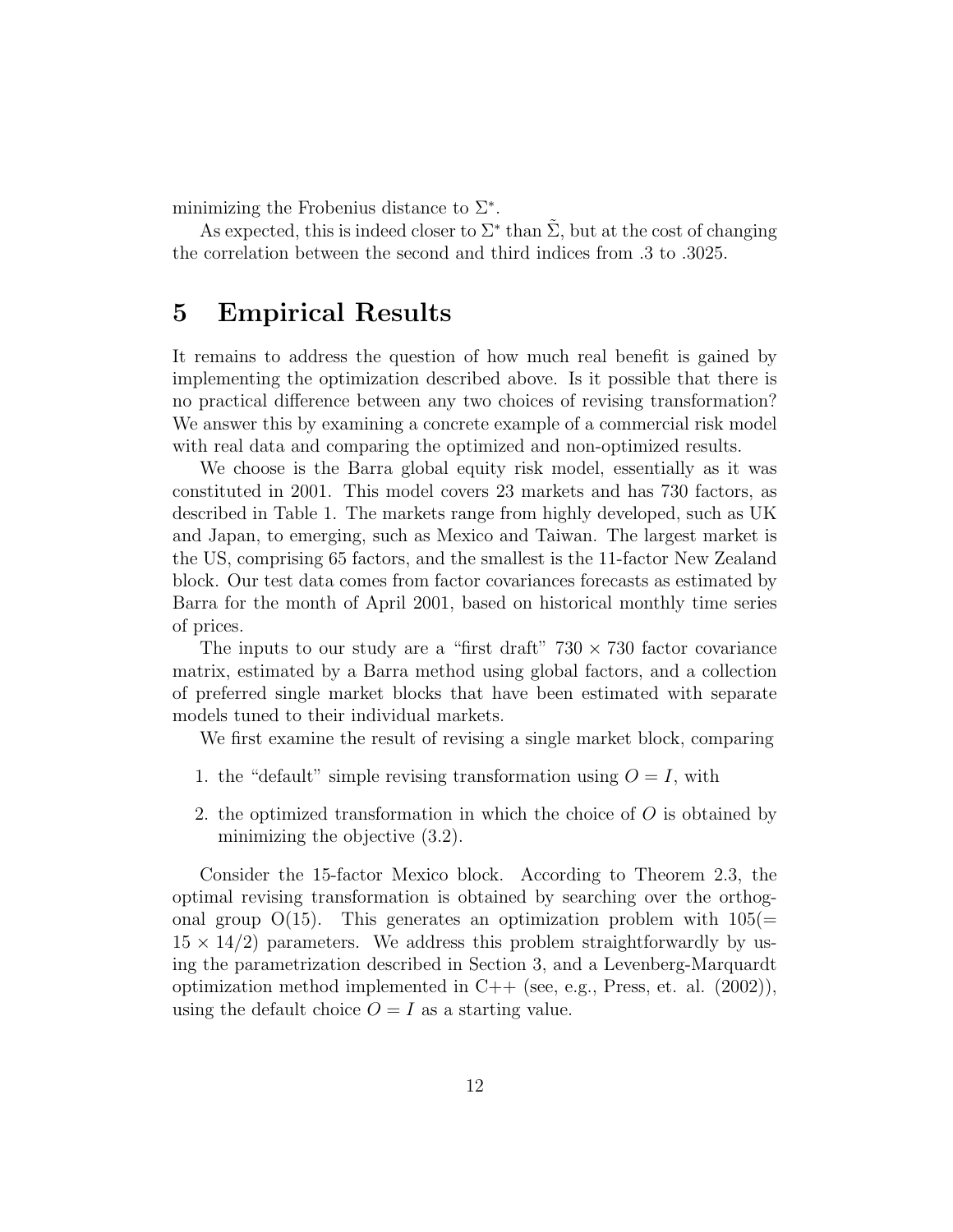Our results show that this optimization results in a substantial improvement of the objective function. That is, cross-market correlation changes are noticeably reduced when the revising transformation is optimized.

In Figure 1 we illustrate this finding for the Mexico block, and also for several other markets. The results show the root mean square change in cross-market correlations when a single target block of the global  $730 \times 730$ correlation matrix is revised to match our prior specialized single-country correlation matrix forecast. The root mean square change provides us with a kind of average change per entry, and is proportional to our objective function.

We can see from this chart that there is a significant improvement in the use of an optimized revising transformation as compared to the default, generally by a factor of two to four. Typical average correlations change by around 0.05 with the default transformation  $(O = I)$ , while the optimized transformation leads to average correlation changes of around 0.02. Note that we do not attempt to globally optimize our non-convex objective function, simply to inexpensively improve it by waiting until our Levenberg-Marquardt routine converges. Therefore these results should be interpreted as only a lower bound on the amount of improvement potentially available from a solving the optimization problem at hand.

The full problem requires us to update more than one diagonal block in the rough draft global covariance matrix – perhaps all of them. Suppose, in the case at hand, we update all 23 blocks. An optimized solution would require minimizing over a product of 23 orthogonal groups, which in this case has dimension 13,217 — far too large for us to handle with our current method.

Instead, we may simply try updating the blocks one at a time, where the input to the next simple revising problem is the output of the previous one. The resulting covariance matrix depends on the order, but our experiments show that dependence is very small.

For performance reasons, we choose four smaller blocks to update: Mexico, Netherlands, Switzerland, and France, sequentially updating the diagonal blocks in five different orders. For each chosen order, we performed the four simple revising transformations sequentially, first using the default choice  $O = I$  for each block, and second by performing our optimization technique to chose the value of O for each block in the sequence.

Interestingly, our results did not significantly depend on the sequence order in which the four blocks were revised. The default choice led to a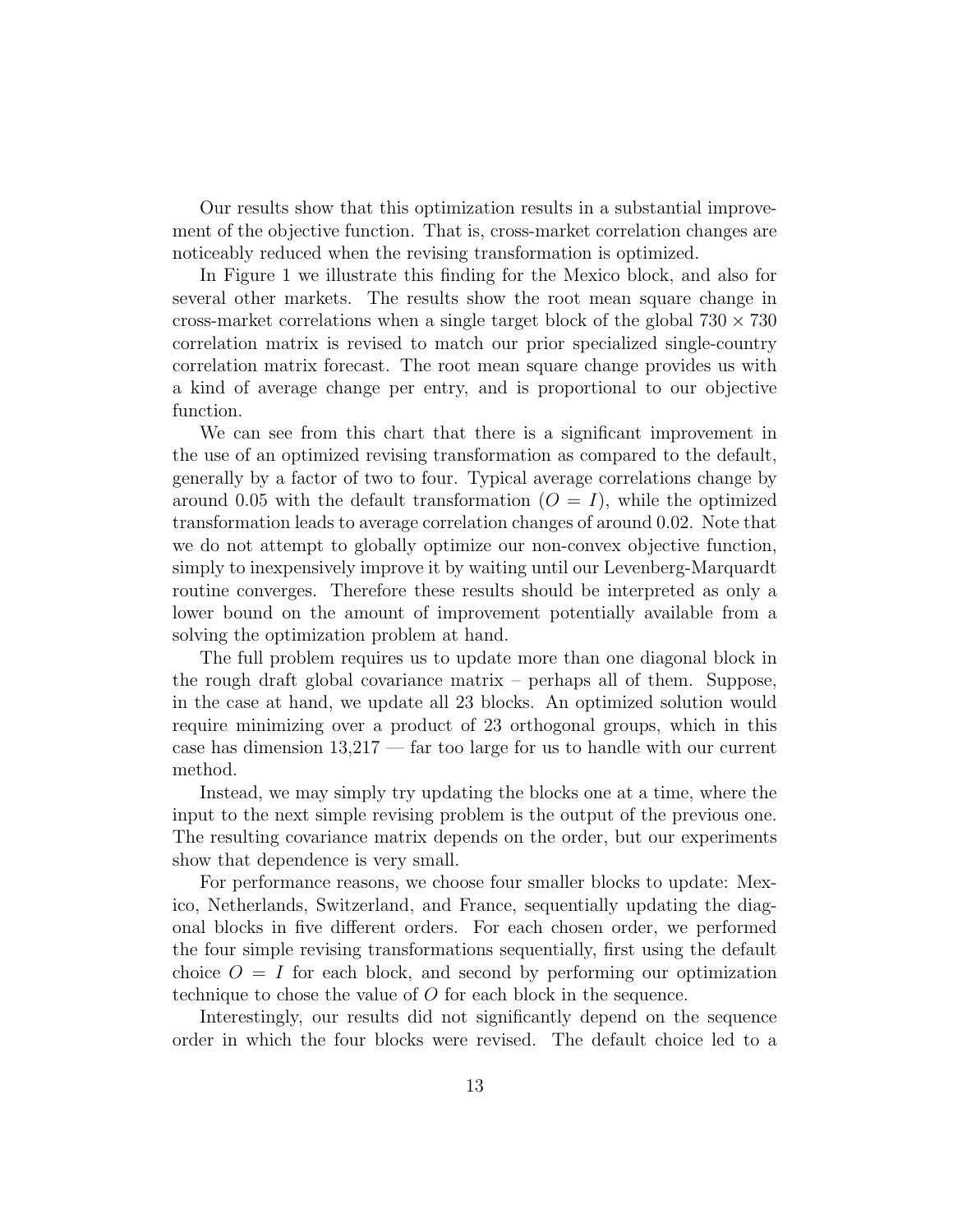resulting root mean square correlation change of about 0.062 in the global correlation matrix, while with optimization we found an RMS change of about 0.021 no matter what sequence order was chosen. This represents an improvement by about a factor of three. <sup>5</sup>

In summary: we have taken a  $730 \times 730$  global factor correlation matrix forecast and replaced four smaller diagonal blocks (Mexico  $15 \times 15$ , Netherlands  $15 \times 15$ , Switzerland  $20 \times 20$ , and France  $21 \times 21$ ) with separately estimated substitutes. In general, making this replacement will force the crossmarket correlations to change in order to preserve positive semi-definiteness, but, by optimizing as described in this paper, we can accomplish this "model aggregation" at the cost of only about 0.021 RMS change in cross-market correlations.

## 6 Conclusions

In this paper we have addressed two questions. First, how can we incorporate one or more refined submarket risk models into a larger but coarser total risk model, without violating positive semi-definiteness of the resulting covariance matrix? Second, given that there are many ways to do this, how can we choose a good way?

The first question is addressed by means of a linear change of variables of the underlying factors (in practice usually close to the identity). The space of all such changes of variables is identified as a product of orthogonal groups.

We answer the second question by posing it as a maximum likelihood problem, and deriving an objective function for numerical optimization. The objective function is defined on a product of orthogonal groups. The optimal transformation will embed the local models while simultaneously preserving positive semi-definiteness and minimizing the disturbance to the cross-market correlations.

The optimization problem, as we have framed it, is unconstrained, but is typically large and non-convex. However, the true global minimum has no special properties: we win if we can practically improve on the default choice at reasonable cost.

<sup>&</sup>lt;sup>5</sup>Note that the average change is a little larger than results for the best single block update, because successive updates tend to degrade a little the results of previously updated blocks.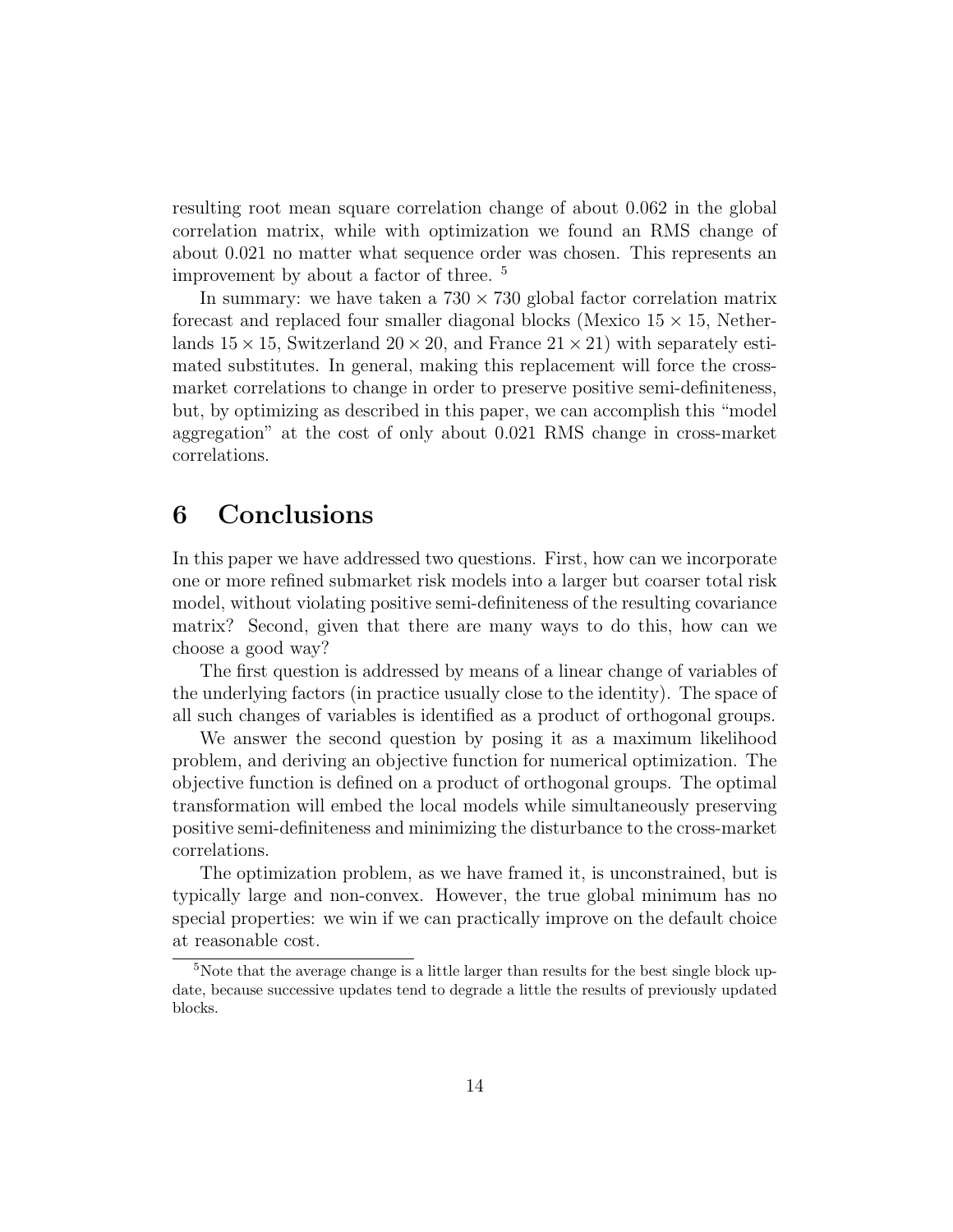With real world data, our numerical optimization tests show that, by optimization, we can reduce the root mean square change forced on the crossblock correlations by a factor of three to five. We view this improvement to be sufficiently significant to justify implementing such optimization in commercial models of total risk.

We have not yet attempted to solve the underlying numerical problem; it is based on the Double Orthogonal Procrustes problem stated earlier, which is apparently open.

Another promising approach to the numerical problem begins with the observation that the positive semidefinite matrices form a convex cone. Rather than optimizing over a space of orthogonal groups, one could reformulate the question as a constrained convex optimization problem, known as "semidefinite least squares". See Malick (2004) for a good discussion of this.

# 7 Appendix: Proof of Theorem 2.3

It is straightforward to verify that if  $L = L(O)$  is given by (2.6) then  $\Sigma =$  $L\Sigma L^T$  has the same diagonal blocks as  $\Sigma$  except that  $\Theta$  is replaced by  $\tilde{\Theta}$ .

Conversely, If L is a simple revising transformation it must have the diagonal block form  $L = I \oplus \Lambda \oplus I$ , where

$$
\Lambda \Theta \Lambda^T = \tilde{\Theta},
$$

or equivalently,

$$
\Lambda \Theta^{1/2} (\Lambda \Theta^{1/2})^T = \tilde{\Theta}.
$$

We want to show that  $\Lambda = \tilde{\Theta}^{1/2} O \Theta^{-1/2}$  for some orthogonal O.

A standard lemma of linear algebra (see, e.g., Strang (1988)) says that A is symmetric positive definite if and only if there is a nonsingular matrix B such that  $BB^T = A$ , and if  $BB^T = A$  then  $B = A^{1/2}O$  for some orthogonal matrix O. Hence, from above,  $\Lambda \Theta^{1/2} = \tilde{\Theta}^{1/2} O$  for some orthogonal O, whence the conclusion.

#### References

Bojanczyk, A.J., and A. Lutoborski (1999): The procrustes problem for orthogonal Stiefel matrices, SIAM J. Scientific Computing, 21, 1291–1304.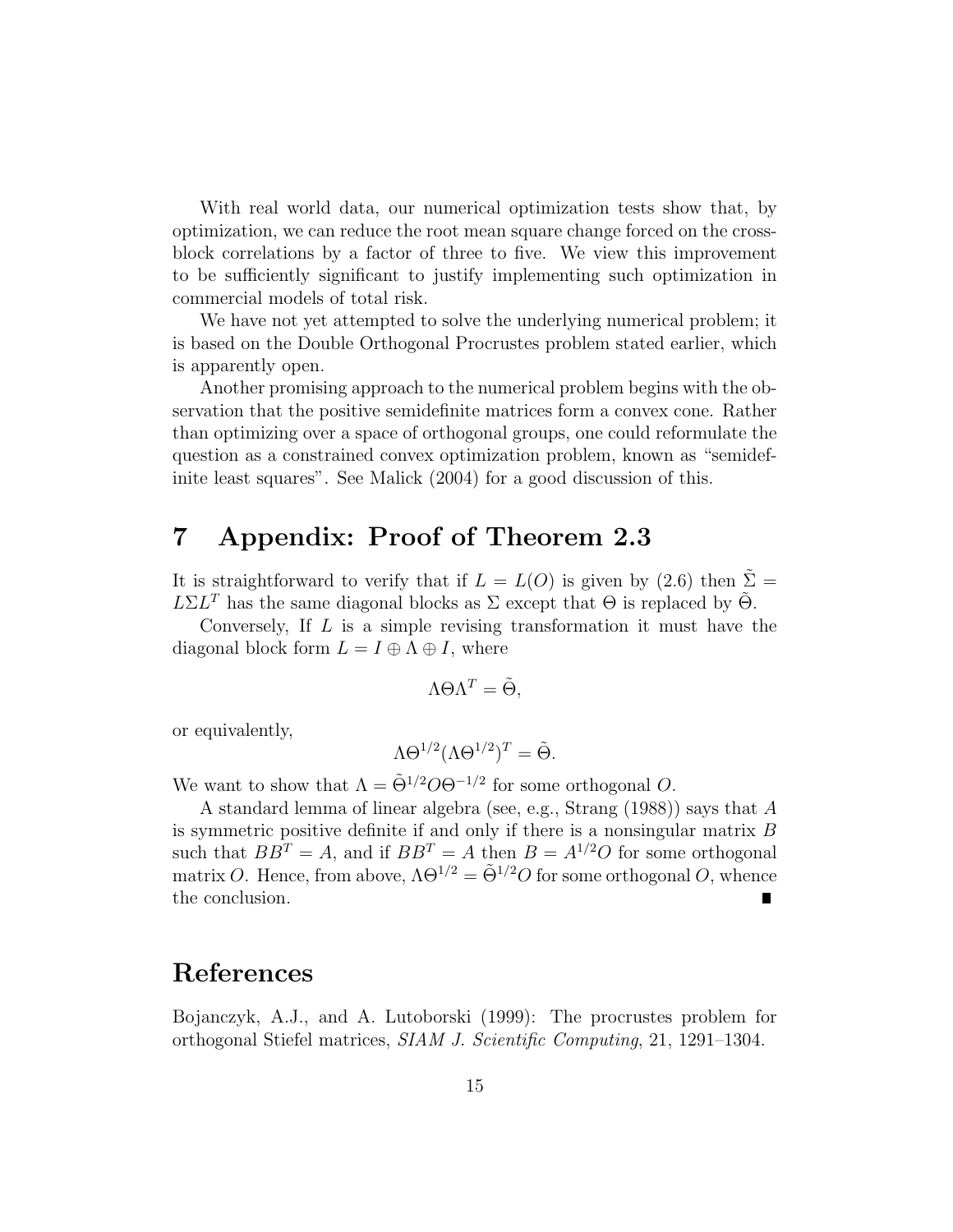Chan, L. K. C., J. Karceski, and J. Lakonishok (1999): On portfolio optimization: Forecasting covariances and Choosing the Risk Model, Rev. of Financial Studies, 12 (5), 937–974.

Edelman, A., T.A. Arias, and S.T. Smith (1998): The geometry of algorithms with orthogonality constraints, SIAM J. Matrix Analysis and Applications, 20, 303–353.

Fama, E. F., and K. R. French (1993): Common risk factors in the returns on stocks and bonds, J. of Financial Economics, 43, 153–193.

Golub, G.H., and C.F. Van Loan (1989): *Matrix Computations*. Baltimore: Johns Hopkins Univ. Press, 2nd ed.

Grinold, R.C. and R. N. Kahn (2000): Active Portfolio Management, New York: McGraw-Hill, 2nd ed.

Malick, J. (2004): A dual approach to semidefinite least-squares problems, SIAM J. Matrix Anal. Appl., 26, 272–284.

Markowitz, H. (1952): Portfolio Selection, Journal of Finance, 7.1, 77–91.

Press, W. et. al. (2002): *Numerical Recipes in*  $C++$ , Cambridge: Cambridge Univ. Press.

Rebonato, R. and P. Jäckel  $(2000)$ : The most general methodology for creating a valid correlation matrix for risk management and option pricing purposes, J. of Risk, 2(2), 17–27.

Schonemann, P.H. (1966): A generalized solution of the orthogonal Procrustes problem, Psychometrika, 3, 1-10.

Strang, G. (1988): Linear Algebra and its Applications, Orlando: Harcourt Brace Jovanovich, Inc.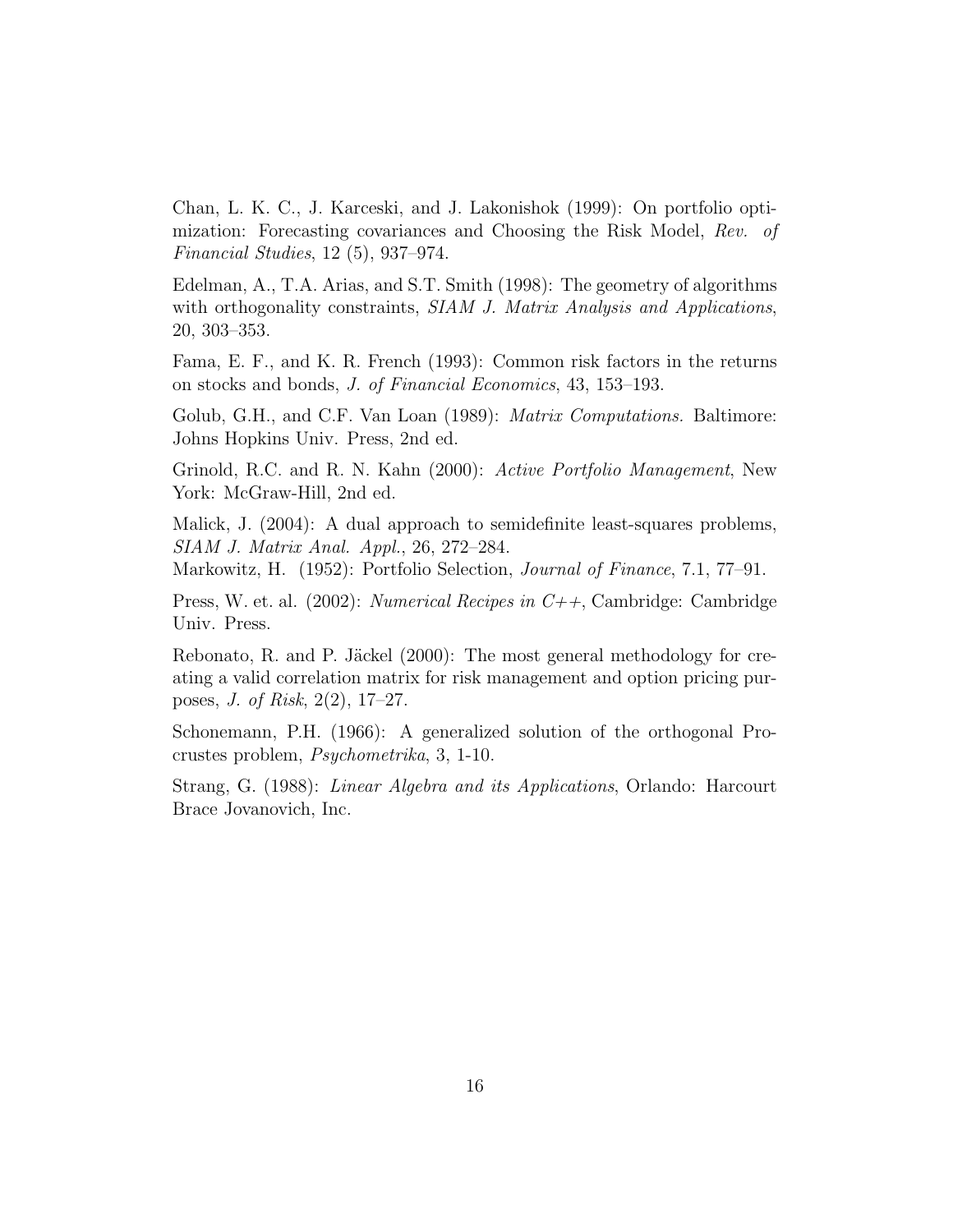| Country               | <b>Block Size</b> |
|-----------------------|-------------------|
| Currency              | 40                |
| Australia             | 33                |
| Brazil                | 29                |
| Canada                | 30                |
| France                | 21                |
| Greece                | 23                |
| Germany               | 27                |
| Hong Kong             | 23                |
| Indonesia             | 31                |
| Japan                 | 52                |
| Korea                 | 35                |
| Malaysia              | 24                |
| Mexico                | 15                |
| Netherlands           | 15                |
| New Zealand           | 11                |
| South Africa          | 53                |
| Singapore             | 27                |
| Sweden                | 30                |
| Switzerland           | 20                |
| Thailand              | 41                |
| Taiwan                | 35                |
| <b>United Kingdom</b> | 50                |
| <b>United States</b>  | 65                |
| <b>TOTAL</b>          | 730               |

Table 1: For illustration, this table reports the number of factors in each of 22 single-country equity risk models that were used by Barra circa 2001. (In each market, most of the factors are Industry factors.) Combined with a 40-factor currency model, the resulting global model contains 730 factors total. The corresponding 730 x 730 factor covariance matrix is too large for direct estimation from time series.